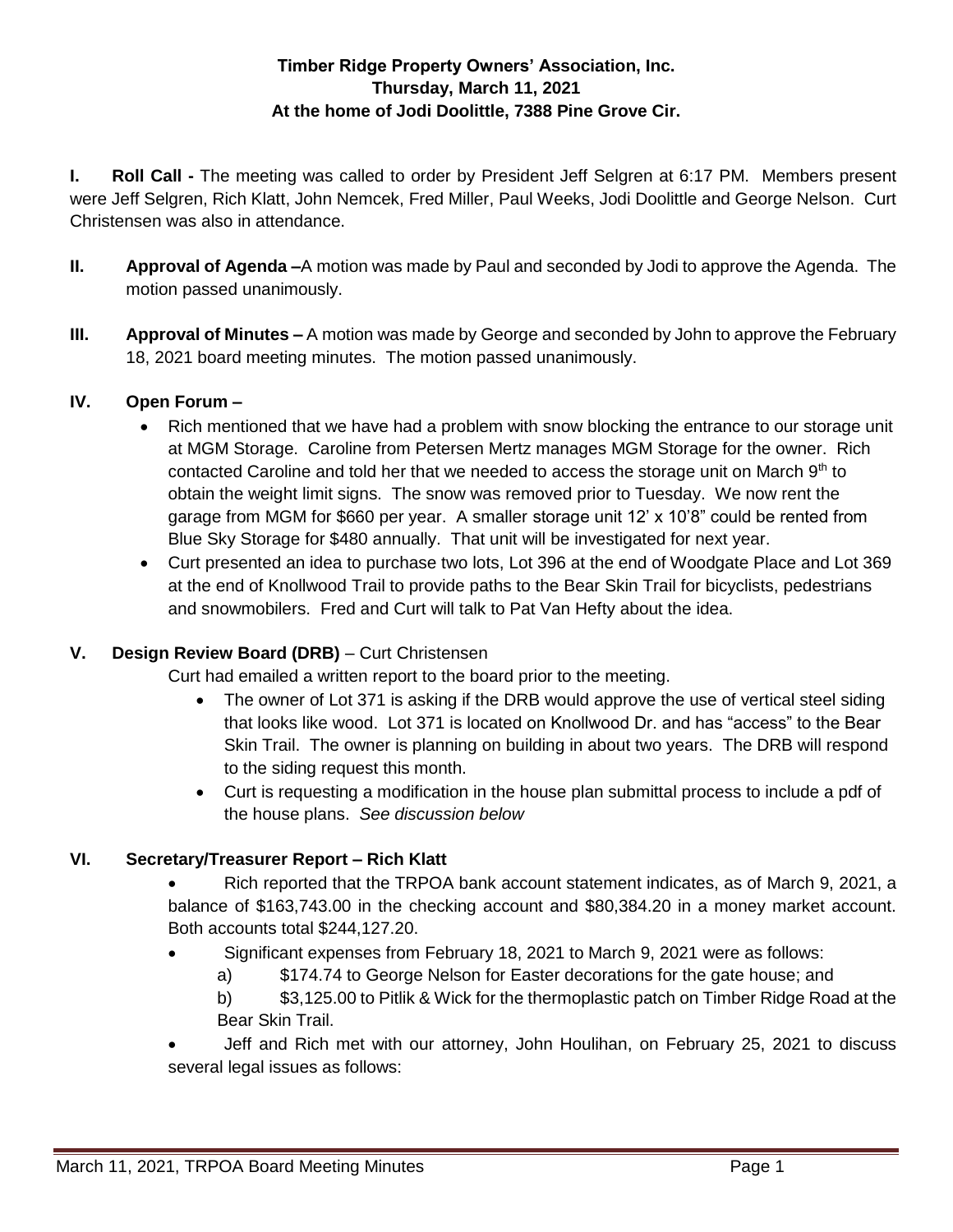a) Could the board foreclose on a property during the pandemic? The answer was yes;

b) Discussed the four letters that were sent to the lot owners that owed in excess of \$1,000. At the time of the meeting we had heard from Stengel and Zawiskowski, and they had sent checks of \$300 and \$200, respectively. It was decided that John Houlihan would mail letters to both stating the conditions of making timely payments until the balance is paid. Those letters were mailed on March 2, 2021. To date no response. It was asked if the letters were sent as certified letters, and they were not.

c) What is the status of the bank foreclosure on Anne Katte? John Houlihan said the case of the foreclosure had been dismissed. Houlihan said that we should wait another 30 days to respond with a letter to Anne Katte.

d) What is the status of the covenant changes approved by our membership at the 2020 annual meeting? The document was resubmitted to the Oneida County of Register of Deeds, but the document has not been recorded to date.

e) It was discussed that the response time for legal opinions has not been timely. A better effort will be made by Houlihan's office to address our concerns and questions.

f) Will procedure changes by the DRB need approval from TRPOA? For the most part they need to be approved by TRPOA. If questionable, contact John Houlihan.

 Rich reported that since the meeting with Houlihan, a check for \$910.25 was received from Ted and Amanda Kuiper (Lot 155). Prior to receiving the check, a late penalty was assessed (\$91.03) to Lot 155. The consensus of the board was that late penalty be removed.

 The covenants committee recommendations, an agenda item, was discussed. Comments and approval concerning the recommended revisions are as follows:

a) **Proposed Amendment 1**, which provides a definition of a finished driveway. – A motion was made by Rich and seconded by George to approve the Proposed Amendment 1. The amendment was approved.

b) **Proposed Amendment 2**, removes the need for a setback from the right-of-way line for a split rail fence. It also increases the allowable height of a garden fence from four feet to eight feet. A motion was made by Rich and seconded by Fred to approve the Proposed Amendment 2. The amendment was approved

c) **Proposed Amendment 3,** removes the need for an arborist opinion in order to remove a tree(s). A motion was made by Rich and seconded by Jodi to approve the Proposed Amendment 3. The amendment was approved.

d) **Proposed Amendment 4**, removes the requirement for the installation of a yard light and adds that any lights not attached to a home will need the approval of the DRB. A motion was made by Rich and seconded by Paul to approve the Proposed Amendment 4. The amendment was approved.

e) **Proposed Amendment 5** – Again, we discussed extensively covered storage trailers and campers in driveways. The consensus was that we were not going to change this covenant provision other than allowing more than one car, personal watercraft and AVT/UTV to be parked on a finished driveway. A motion was made by Rich and seconded by Paul to approve the Proposed Amendment 5. The amendment was approved. *The agreed upon amendment is attached to these minutes.* 

f) **Proposed Amendment 6**, suggests that parking of vehicles on roadways is generally discouraged. The text of this provision was modified from what was provided prior to the meeting. A motion was made John and seconded by Rich to approve a modified provision in regards to vehicle parking on roadways. The amendment was approved. *The agreed upon amendment is attached to these minutes.*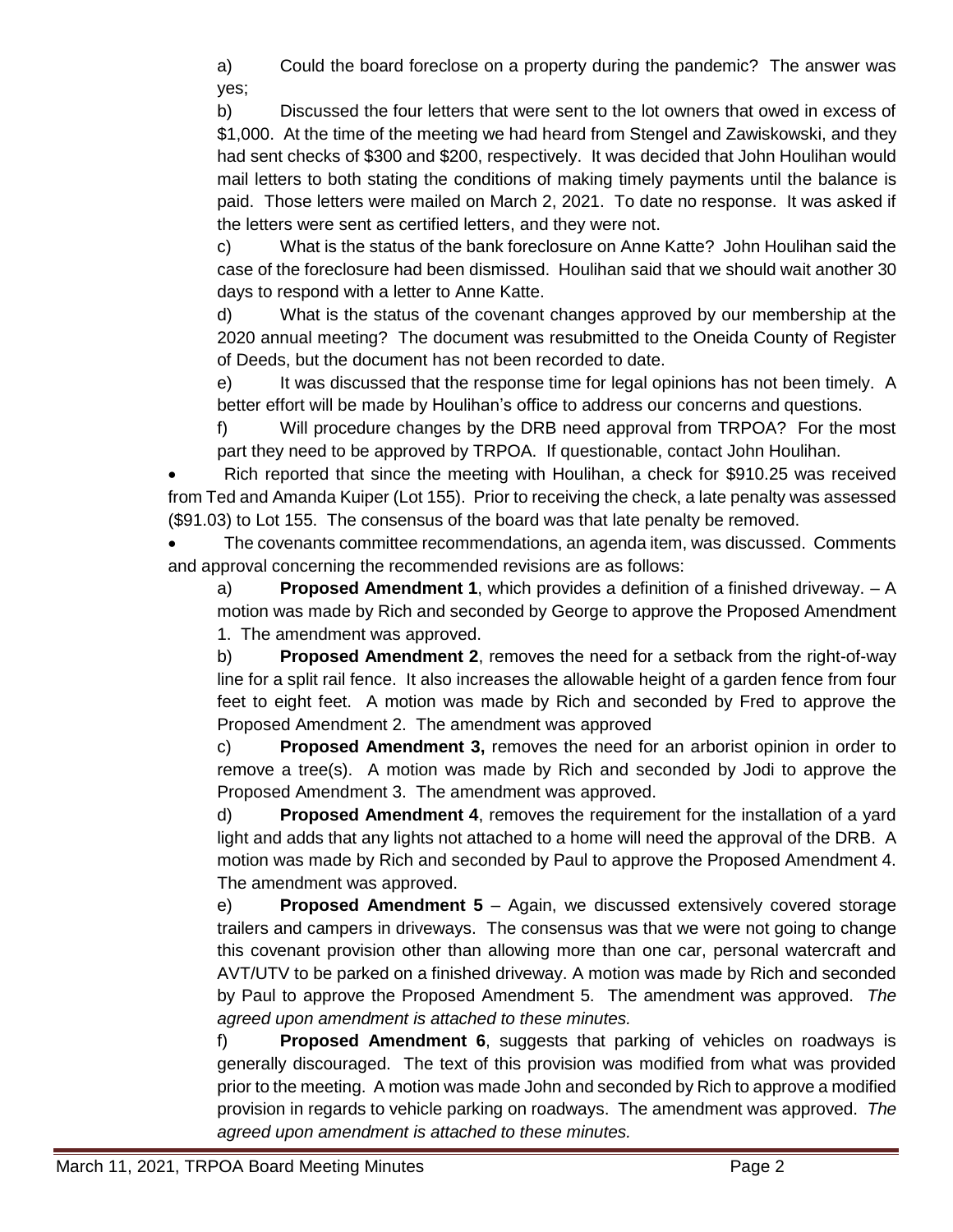g) **Proposed Amendment 7** modifies the submittal requirements to the DRB for building plans. It adds that a pdf of the plans must be submitted and reduces the number of scaled paper plans from two to one set of plans. Curt will provide the proposed changes in Article VII. *The proposed Amendment 7 is attached to these minutes.*

 **Preliminary 2021-22 Budget -** Rich stated that the associated dues income was increased to reflect the increase in the lot assessment for improved lots. The lot assessment was increased by \$25 to \$300 per year. To balance the budget, \$43,690 was budgeted for the road replacement fund. The motion was approved. Fred made a motion and Paul seconded it to approve the 2021-22 budget as presented. Some were concerned that we were not spending our money on the Roadway Mater Plan when we have the funds in our bank account. Rich said there is price advantage for having larger projects, and we should wait to we have accumulated sufficient funds to seek bids.

# **VII. Roads Report/Discussion** - Rich Klatt

• Rich stated that he had talked to Matt Gaulke from Pitlik & Wick about last year's patching and shoulder work that was done. Matt indicated that both of those projects would be done early in this year's construction season. Rich told Matt that we also have money budgeted next year (this year's construction) for asphalt patching, and Rich told Matt that he would want that additionally done along with last year's project. Rich and Matt will investigate together the additional locations this spring.

• Paul requested that a 4-way stop be installed at the intersection of Timber Ridge Road and Trailwood Drive/Fairway Lane. Paul indicated that the sight distance is inadequate for southbound traffic looking east due to vegetation on the northwest corner. A motion was made by Fred to install stop signs on Timber Ridge Road. Nobody seconded the motion,so the motion was not approved.

**VIII. Activities Committee Liaison Report –** John and Jeff will meet to plan the spring cleanup (May 8th) prior to the April board meeting. Fred and George are moving forward with their plans for the spring garage sale on Friday and Saturday, May 21<sup>st</sup> and 22<sup>nd</sup>

**IX. Website/Media Report –** Fred said that he has been updating the pictures on the web page.

### **X. Old Business**

 **Timber Ridge Entrance Committee –** Easter decorations, including an Easter bunny, have been installed by George in the gatehouse.

**Pedestrian/Bike Trail on Southside of Timber Ridge Rd. –** See discussion above in the open forom.

# **Goals and Objectives for 2020-21**:

a) Review and update the covenants, which were discussed and approved during the financial report;

b) Investigate swimming pool alternatives – still ongoing, Jeff had left the meeting. Jeff will discuss any additional information at the April meeting.

c) Investigate other recreational facilities like a pickle ball court and playground – could be part of the pool purchase; and

d) Emergency Entry/Exit – The consensus of the board members was that an emergency entry/exit was not practical at this time.

 **Timber Ridge History Committee –** Rich talked to Joan Hauer and she is planning to meet with Pat Van Hefty and Ed Reed when Ed returns.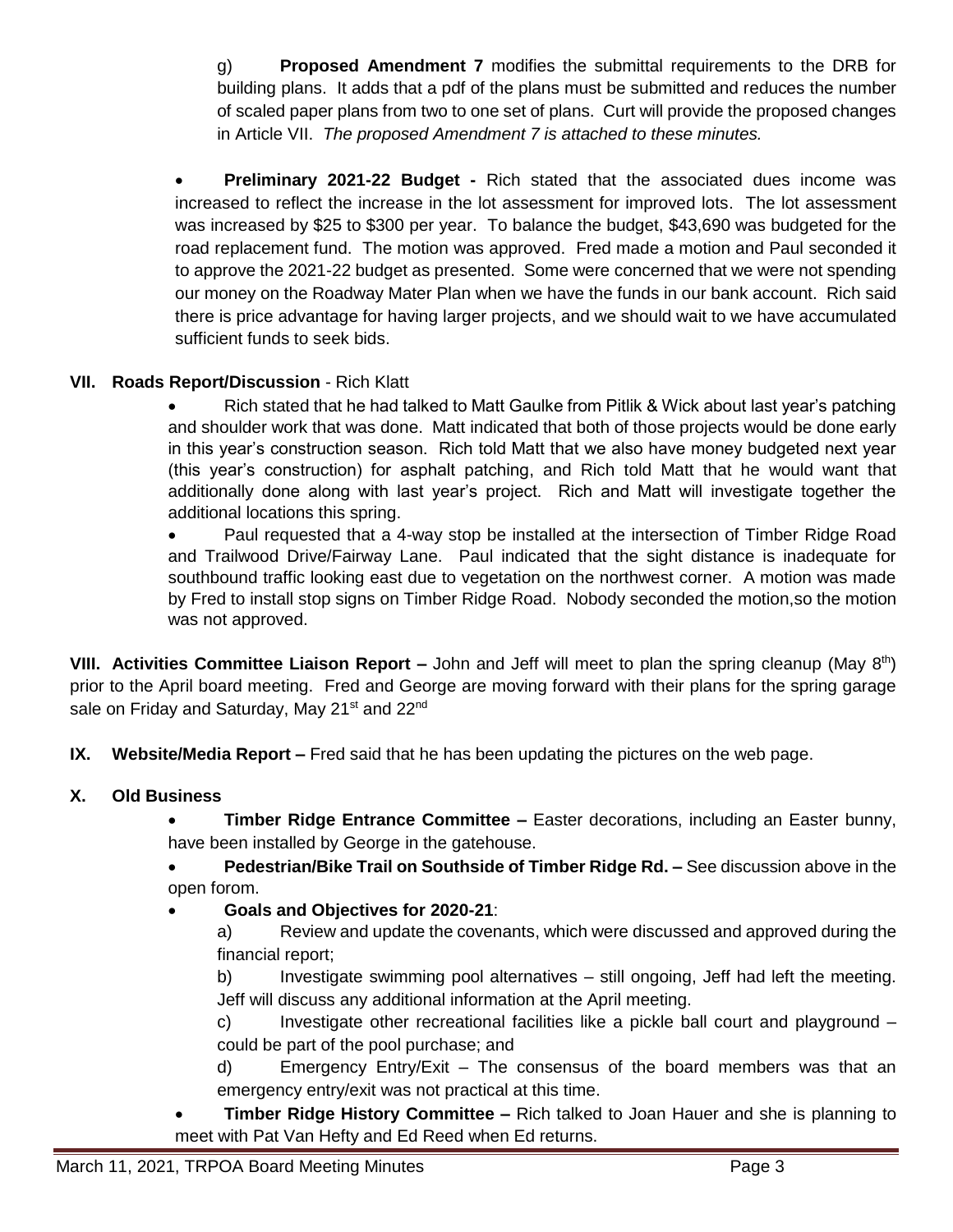### **XI. New Business –** No new business.

**Next Meeting Date**: The April board meeting will be Thursday, April 15, 2021, at John Nemcek's home at 7548 Trailwood Drive. The meeting will also be on Zoom. The meeting will begin at 6:00 PM.

**Adjournment** - The meeting was adjourned at 9:17 PM.

Respectfully submitted,

1 Mail

Rich Klatt, Secretary/Treasurer